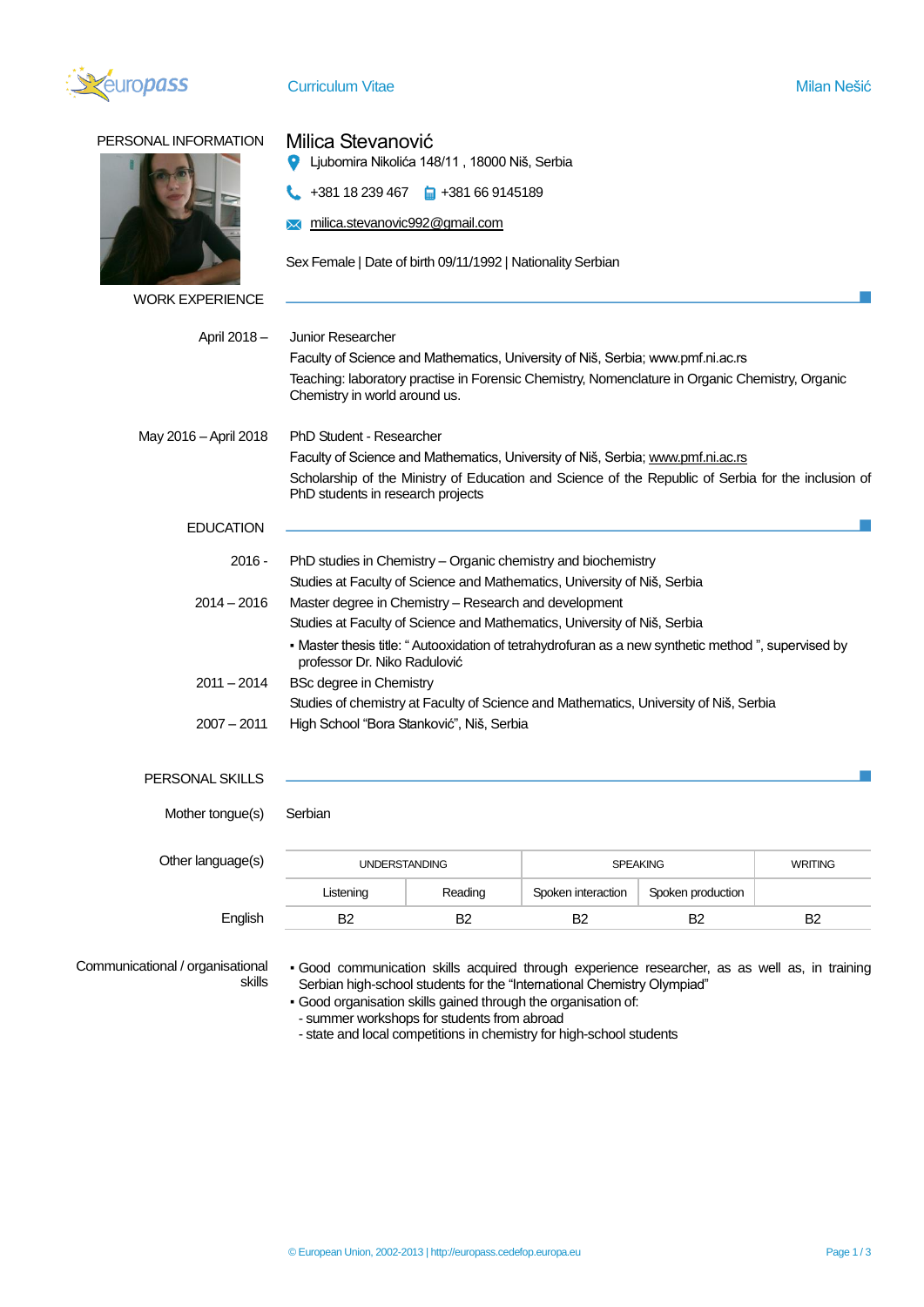

| Job-related skills     |                                                                                                                                                                                                                                 |
|------------------------|---------------------------------------------------------------------------------------------------------------------------------------------------------------------------------------------------------------------------------|
|                        | • Good command of general synthetic, separation, isolation and purification techniques<br>. Good command of methods for the elucidation of the structure of organic compounds (GC-MS, IR<br>and NMR)                            |
|                        | - Good expertise in the analysis of essential oils and plant waxes (using GC-MS, GC-FID and 1D-<br>and 2D-NMR)                                                                                                                  |
|                        | • Good skills in biological activity evaluation (e.g. inhibition of acetylcholinesterase, anti-inflammatory,<br>and anxiolytic activity)                                                                                        |
| Computer skills        | • Good computer expertise with MS Office tools (Word, Excel, Power Point, etc) and chemistry<br>dedicated software (ChemBioOffice, MestReNova, WinDNMR, AMDIS/NIST, Origin)<br>• Good command of web research tools (SciFinder) |
| Driving licence        | $\cdot$ B                                                                                                                                                                                                                       |
| ADDITIONAL INFORMATION |                                                                                                                                                                                                                                 |
| Projects               | National research projects:<br>• Combinatorial Libraries of Heterogeneous Catalysts, Natural Products, Modified Natural Products                                                                                                |
|                        | and Analogues: The Approach to New Biologically Active Agents (05/2016 - ).                                                                                                                                                     |
| <b>Memberships</b>     | • International Association for the Exchange of Students for Technical Experience                                                                                                                                               |
| <b>ANNEXES</b>         |                                                                                                                                                                                                                                 |
|                        | . Publications in international SCI-journals with peer review;                                                                                                                                                                  |
|                        | - International Conferences;                                                                                                                                                                                                    |

▪ Honours and Awards.